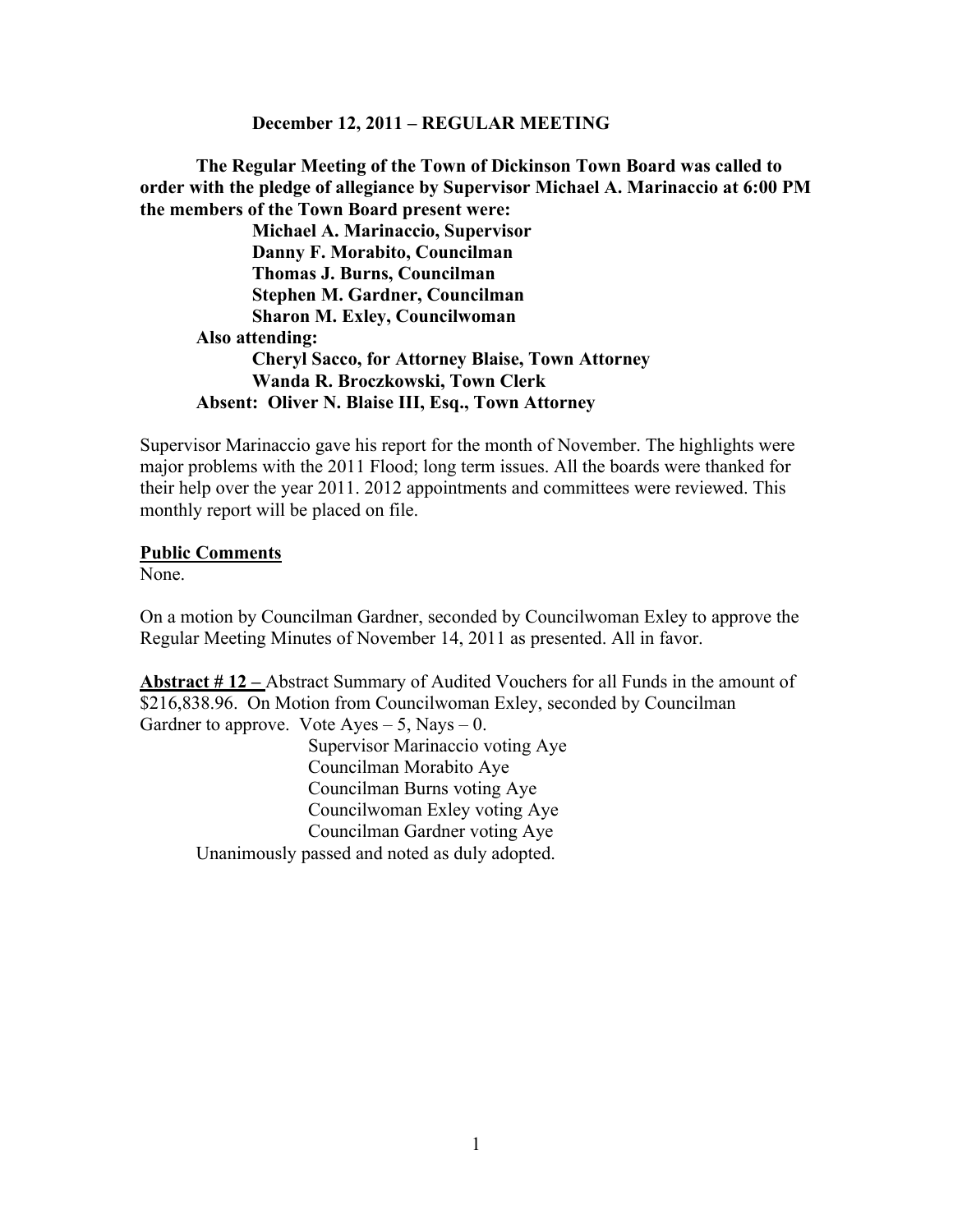# **ATTORNEY**

## **RESOLUTION 2011-28**

The following Resolution was offered by Councilwoman Exley, who moved its adoption, seconded by Councilman Burns to wit:

BE IT RESOLVED, by the Town Board of the Town of Dickinson, Broome County, New York as follows:

The Supervisor is authorized to sign the waste hauling contract with Waste Management for the Garbage District. (Copy on file in Town Clerk's office)

The question of adoption of the foregoing Resolution was duly put to a vote on roll call which resulted as follows: All in favor. Vote  $Ayes - 5$ , Nays  $- 0$ .

> Supervisor Marinaccio voting Aye Councilman Morabito voting Aye Councilman Burns voting Aye Councilwoman Exley voting Aye Councilman Gardner voting Aye

Unanimously passed and noted as duly adopted. The pickup day will be from Tuesday to Wednesday with a correction of the 6:00 a.m. start time regarding the pickup to be 7:00. Dennis Ede of Waste Management hired new employees, bought new trucks and is all ready to go. Copy of notice of changes on page 26 will be directed to the Town Clerk who will provide a letter to **Waste Management** by Attorney Sacco.

**213 Bevier Street** –No change in status.

**John's Street easement** – No change in status

**36 North Broome Street** – Problems reaching out to owner; used a real estate agent to contact them. No real change in status

**13 Bellaire** – Is moving along. Water service will be shut off at 13 Bellaire and 36 North Broome Street since they are both vacant. Attorney Sacco stated we have to reach out to properties. Owner must contact NYSEG personally. Highway Commissioner Kie will follow-up on their status.

# **CHAIR**

## **Committee Reports:**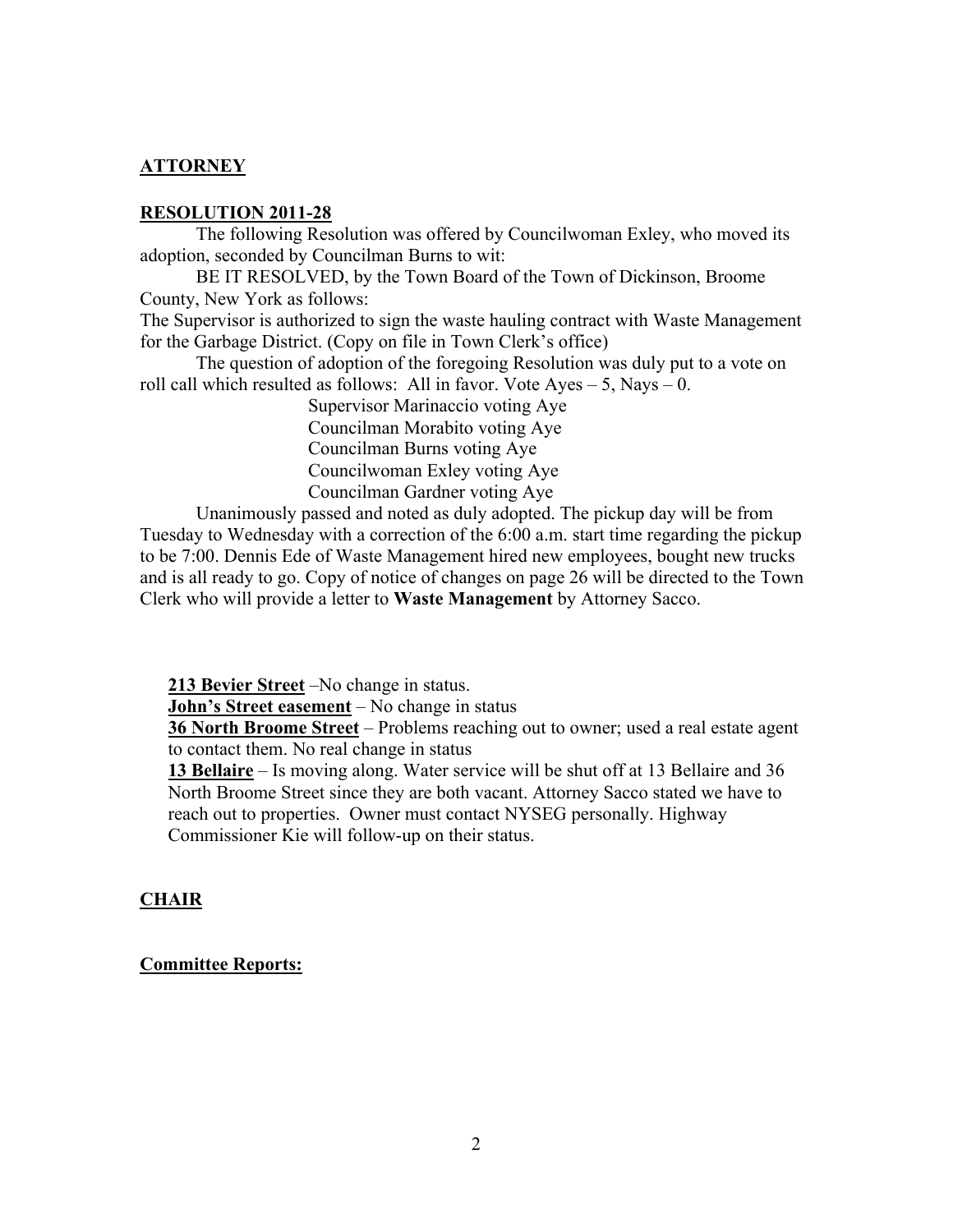## **Public Works – Water Department**

Danny Miller of the water department reported he would like to accept the bid for the Kingsley Power Systems generator for \$11,350.00 with the five (5) year warranty. This bid came in really low. The second bid was for \$21,320.00. On Motion from Councilman Morabito, seconded by Councilman Burns to approve. Vote  $Ayes - 5$ , Nays – 0.

> Supervisor Marinaccio voting Aye Councilman Morabito Aye Councilman Burns voting Aye Councilwoman Exley voting Aye Councilman Gardner voting Aye

Unanimously passed and noted as duly adopted. Councilman Burns wanted to know what we will do with the old generator. Install and repair old generator to be installed here at the town hall.

- 1. Danny Miller of the water department reported the following water leaks in the BCC area with a loss of 50,000 gallons a day. **NY Leak** at a cost of a \$2,400 fee to track the area. Took on day and a half to review. Danny usually does this once a year.
- 2. The broken commode flusher at Otsinengo Park over 3 weeks ago; Supervisor Marinaccio called County Executive Brennan. Situation rectified the thousands of dollars wasted. Danny Miller repaired 903 Front Street hydrant break at Orchard Road.
- 3. 42 Pulaski Street has a street curb box to house leak. Steel line is 65 to 70 foot; water leak with a \$1550 repair bill. Upon Miller's recommendation, the residents are willing to set up monthly or quarterly billing contract through the town. Upon Councilman Morabito's recommendation he made a motion to go through with an 18 month payment plan at approximately \$100 a month. We will not be making any money on this. On Motion from Councilman Burns, seconded by Councilman Gardner to approve. Vote Ayes – 5, Nays – 0.

Supervisor Marinaccio voting Aye Councilman Morabito Aye Councilman Burns voting Aye Councilwoman Exley voting Aye Councilman Gardner voting Aye

Unanimously passed and noted as duly adopted

4. 111 Rosedale, near the bottom of the Drive has a main line sewer problem. We just did a job there in October. It would be an all day job; 8 ½ feet deep. Weather has been on our side. Danny Miller will use self-help on this job.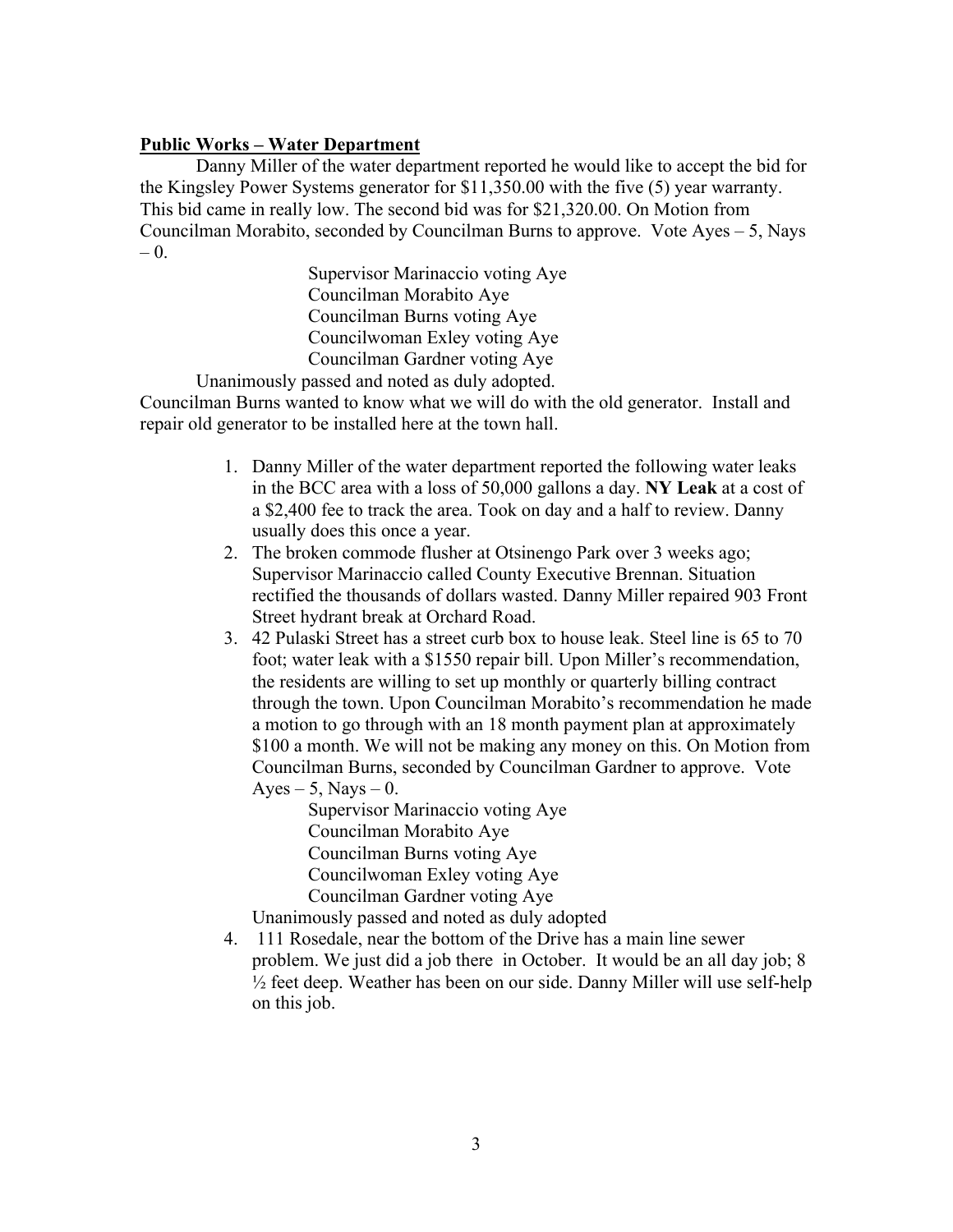### **Public Works – Highway Department**

#### **SELF-HELP BID**

DeVicentis bid is \$48 per hour all inclusive. On motion by Councilman Morabito and seconded by Councilman Burns Motion to approve.

#### **FORD F550 TRUCK BIDS**

**West Herr Ford Fleet** of Hamburg, NY's bid was rejected as non-responsive because it materially and substantially deviated from the bid specifications. Specifically, the bid specifications required transmission power take-off. On Motion from Councilman Burns, seconded by Councilwoman Exley to approve. Vote Ayes  $-5$ , Nays  $-0$ . Supervisor Marinaccio voting Aye Councilman Morabito Aye Councilman Burns voting Aye Councilwoman Exley voting Aye Councilman Gardner voting Aye Unanimously passed and noted as duly adopted.

**Chenango Sales** met the bid criteria at \$40,875 and will be awarded the contract  $2<sup>nd</sup>$  motion to accept to Chenango Sales, of Greene, NY. On Motion from Councilman Morabito, seconded by Councilman Gardner to approve. Vote Ayes  $-5$ , Nays  $-0$ . Supervisor Marinaccio voting Aye Councilman Morabito Aye Councilman Burns voting Aye Councilwoman Exley voting Aye Councilman Gardner voting Aye Unanimously passed and noted as duly adopted.

### **Hunting Issues**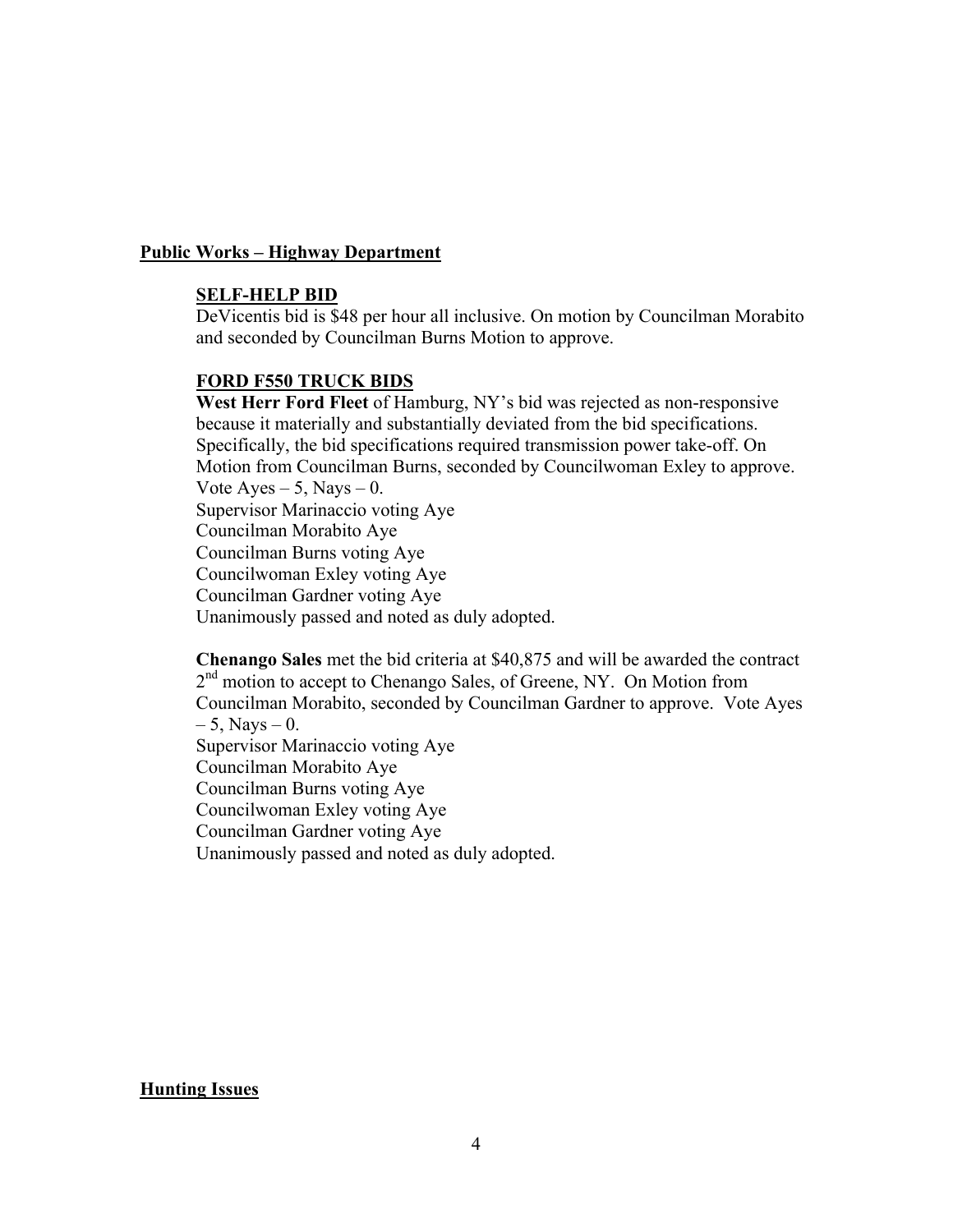Highway Commission Kie discovered two young men in a green truck who claimed to be hunting on grandpa's land near the green water tanks. BCC was notified. The major concern is the structure should be there to deter someone from hunting there. Supervisor Marinaccio saw BCC President and brought it up with him and recommended to Broome Community College President, to install a gate there next spring. Also if people are hunting in the area, within 500 feet, distance so close to the college. Visit the DEC or State Laws; Attorney Sacco recommends we look into the matter. Supervisor Marinaccio is concerned people are hunting so close.

# **Finance Report for August and September 2011**

On Motion from Councilman Morabito, seconded by Councilman Gardner to approve. Vote  $Ayes - 5$ , Nays  $- 0$ .

Supervisor Marinaccio voting Aye Councilman Morabito Aye Councilman Burns voting Aye Councilwoman Exley voting Aye Councilman Gardner voting Aye Unanimously passed and noted as duly adopted.

# **Planning Board**

Supervisor Marinaccio will confirm the planning board chairman has begun working on the Town of Dickinson's **Comprehensive Plan**. Goal is to begin in January 2012.

**Zoning Board** None

**Code Enforcement** None

# **Holiday and meeting Schedules**

Supervisor Marinaccio reminded us we will continue on with the Monday meeting dates such as Columbus Day and Veteran's Day schedules but note a couple of them are on Tuesday when it falls on Monday. Copies were provided.

**Appointments** for 2012 are all the same

# **Code of Ethics**

The packages will be resent to all board members again via Email. Conklin's covers everything, we need to review and come up with a comprehensive plan for us here in the Town of Dickinson. January 2012 agenda.